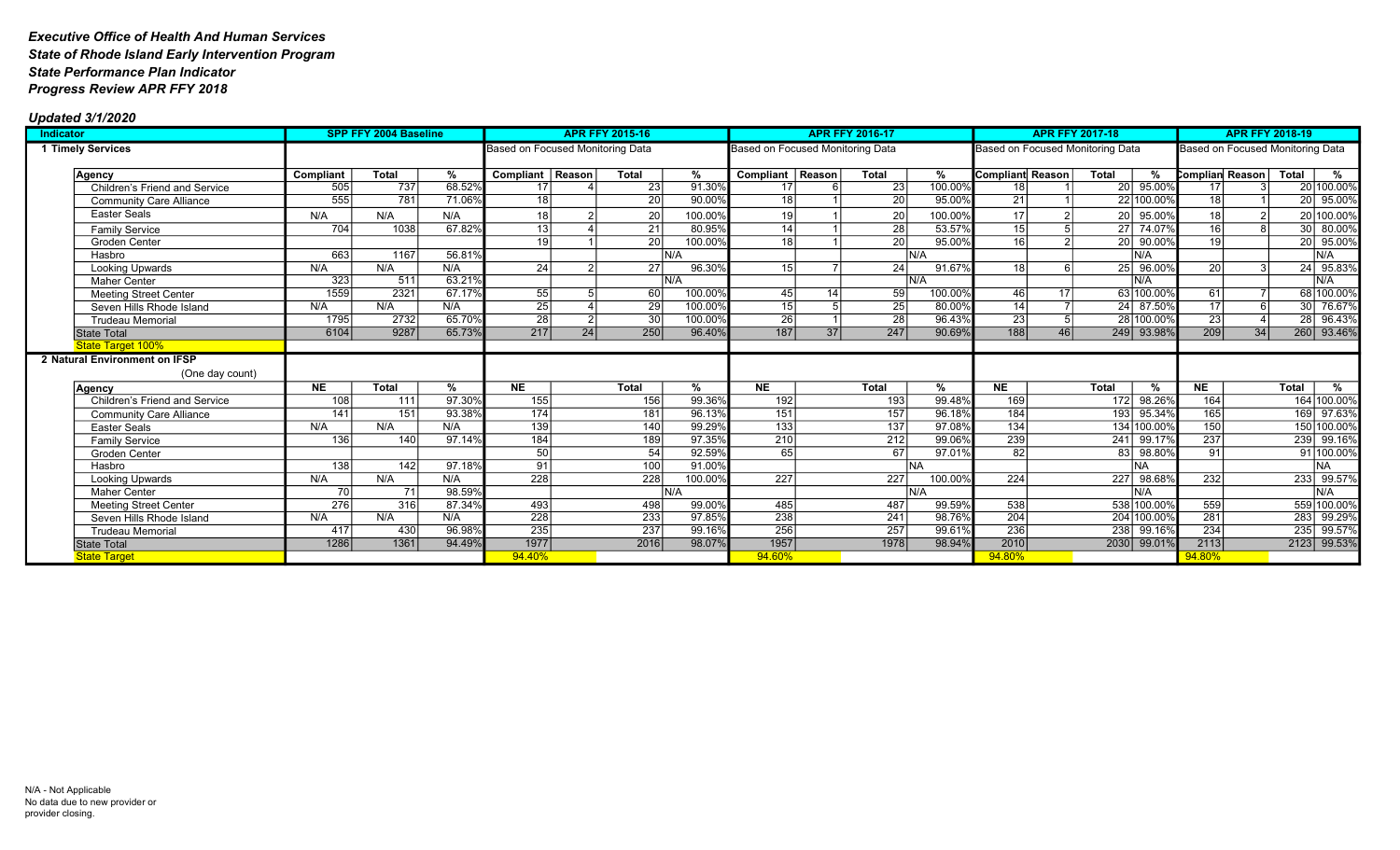| <b>Indicator</b>  |                                                                                                                                                                                                                                                             |                 | <b>SPP FFY 2004 Baseline</b> |         |                | <b>APR FFY 2015-16</b> |        |                 | <b>APR FFY 2016-17</b> |        |                         | <b>APR FFY 2017-18</b> |             |                 | <b>APR FFY 2018-19</b> |             |
|-------------------|-------------------------------------------------------------------------------------------------------------------------------------------------------------------------------------------------------------------------------------------------------------|-----------------|------------------------------|---------|----------------|------------------------|--------|-----------------|------------------------|--------|-------------------------|------------------------|-------------|-----------------|------------------------|-------------|
|                   | 3 Child Outcomes                                                                                                                                                                                                                                            |                 |                              |         |                |                        |        |                 |                        |        |                         |                        |             |                 |                        |             |
| 1)                |                                                                                                                                                                                                                                                             |                 |                              |         |                |                        |        |                 |                        |        |                         |                        |             |                 |                        |             |
|                   | The percentage of infants and toddlers who entered or exited<br>early intervention below age expectations in each Outcome.<br>The percent who substantially increased their rate of growth<br>by the time they turned 3 years of age or exited the program. |                 |                              |         |                |                        |        |                 |                        |        |                         |                        |             |                 |                        |             |
| A                 | Outcomes 1 - Positive social-emotional skills                                                                                                                                                                                                               |                 |                              |         |                |                        |        |                 |                        |        |                         |                        |             |                 |                        |             |
| APR A1            | Agency                                                                                                                                                                                                                                                      | -1              | Total                        | %       | -1             | <b>Total</b>           | %      | $\mathbf 1$     | <b>Total</b>           | %      |                         | <b>Total</b>           | %           |                 | <b>Total</b>           | %           |
|                   | <b>Children's Friend and Service</b>                                                                                                                                                                                                                        |                 |                              | 50.00%  | 52             | 84                     | 61.90% | 63              | 108                    | 58.33% | 49                      |                        | 91 53.85%   | 53              | 100                    | 53.00%      |
|                   | <b>Community Care Alliance</b>                                                                                                                                                                                                                              | 39              | 79                           | 49.37%  | 75             | 100                    | 75.00% | $\overline{57}$ | 89                     | 64.04% | $\overline{37}$         |                        | 72 51.39%   | 41              | 94                     | 43.62%      |
|                   | <b>Easter Seals</b>                                                                                                                                                                                                                                         | 19              | 36                           | 52.78%  | 53             | 79                     | 67.09% | $\overline{33}$ | 63                     | 52.38% | $\overline{28}$         |                        | 77 36.36%   | 41              | 87                     | 47.13%      |
|                   | <b>Family Service</b>                                                                                                                                                                                                                                       | 61              | 81                           | 75.31%  | 46             | 74                     | 62.16% | 37              | 62                     | 59.68% | 48                      |                        | 108 44.44%  | 51              | 100                    | 51.00%      |
|                   | <b>Groden Center</b>                                                                                                                                                                                                                                        |                 |                              |         | 18             | 25                     | 72.00% | 16              | 28                     | 57.14% | 18                      |                        | 35 51.43%   | 26              | 56                     | 46.43%      |
|                   | Hasbro                                                                                                                                                                                                                                                      | 42              | 85                           | 49.41%  |                |                        | N/A    |                 |                        | İN/A   |                         |                        | N/A         |                 |                        | N/A         |
|                   | <b>Looking Upwards</b>                                                                                                                                                                                                                                      | 18              | 28                           | 64.29%  | 74             | 109                    | 67.89% | 99              | 145                    | 68.28% | 92                      |                        | 137 67.15%  | 83              | 134                    | 61.94%      |
|                   | <b>Maher Center</b>                                                                                                                                                                                                                                         | 15              | 22                           | 68.18%  |                |                        | IN/A   |                 |                        | İN/A   |                         |                        | IN/A        |                 |                        | N/A         |
|                   | <b>Meeting Street Center</b>                                                                                                                                                                                                                                | 68              | $\overline{139}$             | 48.92%  | 154            | 235                    | 65.53% | 89              | 171                    | 52.05% | 107                     |                        | 235 45.53%  | 124             | 291                    | 42.61%      |
|                   | Seven Hills Rhode Island                                                                                                                                                                                                                                    | 59              | 74                           | 79.73%  | 75             | 116                    | 64.66% | 56              | 104                    | 53.85% | 68                      |                        | 126 53.97%  | 80              | 150                    | 53.33%      |
|                   | <b>Trudeau Memorial</b>                                                                                                                                                                                                                                     | 119             | 183                          | 65.03%  | 97             | 136                    | 71.32% | 72              | 140                    | 51.43% | 75                      |                        | 147 51.02%  | 87              | 155                    | 56.13%      |
|                   | <b>State Total</b>                                                                                                                                                                                                                                          | 442             | 731                          | 60.47%  | 644            | 958                    | 67.22% | 522             | 910                    | 57.36% | 522                     |                        | 1028 50.78% | 586             |                        | 1167 50.21% |
|                   | <b>State Target</b>                                                                                                                                                                                                                                         |                 |                              |         | 68.20%         |                        |        | 68.80%          |                        |        | 70.00%                  |                        |             | 71.00%          |                        |             |
|                   |                                                                                                                                                                                                                                                             |                 |                              |         |                |                        |        |                 |                        |        |                         |                        |             |                 |                        |             |
| A                 | Outcomes 2 - Acquisition and use of knowledge and skills                                                                                                                                                                                                    |                 |                              |         |                |                        |        |                 |                        |        |                         |                        |             |                 |                        |             |
| APR <sub>B1</sub> | Agency                                                                                                                                                                                                                                                      | $\overline{2}$  | <b>Total</b>                 | %       | $\overline{2}$ | <b>Total</b>           | %      | $\overline{2}$  | <b>Total</b>           | %      | $\overline{\mathbf{2}}$ | <b>Total</b>           | %           | $\overline{2}$  | <b>Total</b>           | %           |
|                   | Children's Friend and Service                                                                                                                                                                                                                               |                 |                              | 100.00% | 63             | 89                     | 70.79% | 73              | 121                    | 60.33% | 65                      |                        | 102 63.73%  | 72              | 113                    | 63.72%      |
|                   | <b>Community Care Alliance</b>                                                                                                                                                                                                                              | 61              | 96                           | 63.54%  | 85             | 112                    | 75.89% | 61              | 97                     | 62.89% | 48                      |                        | 83 57.83%   | 50              | 106                    | 47.17%      |
|                   | <b>Easter Seals</b>                                                                                                                                                                                                                                         | $\overline{21}$ | 39                           | 53.85%  | 67             | 90                     | 74.44% | 46              | 74                     | 62.16% | 31                      |                        | 83 37.35%   | 43              | 90 <sup>1</sup>        | 47.78%      |
|                   | <b>Family Service</b>                                                                                                                                                                                                                                       | 65              | 87                           | 74.71%  | 66             | 91                     | 72.53% | 59              | 90                     | 65.56% | 68                      |                        | 125 54.40%  | 76              | 128                    | 59.38%      |
|                   | Groden Center                                                                                                                                                                                                                                               |                 |                              |         | 17             | 27                     | 62.96% | 24              | 37                     | 64.86% | 24                      |                        | 41 58.54%   | $\overline{37}$ | 65 <sup>1</sup>        | 56.92%      |
|                   | Hasbro                                                                                                                                                                                                                                                      | 64              | 100                          | 64.00%  |                |                        | N/A    |                 |                        | İN/A   |                         |                        | N/A         |                 |                        | N/A         |
|                   | <b>Looking Upwards</b>                                                                                                                                                                                                                                      | 25              | 31                           | 80.65%  | 95             | 122                    | 77.87% | 103             | 149                    | 69.13% | 101                     |                        | 149 67.79%  | 90              |                        | 143 62.94%  |
|                   | <b>Maher Center</b>                                                                                                                                                                                                                                         | 20              | 23                           | 86.96%  |                |                        | N/A    |                 |                        | İN/A   |                         |                        | IN/A        |                 |                        | N/A         |
|                   | <b>Meeting Street Center</b>                                                                                                                                                                                                                                | 110             | 179                          | 61.45%  | 236            | 296                    | 79.73% | 162             | 251                    | 64.54% | 156                     |                        | 292 53.42%  | 173             |                        | 342 50.58%  |
|                   | Seven Hills Rhode Island                                                                                                                                                                                                                                    | 74              | -931                         | 79.57%  | 102            | 152                    | 67.11% | 96              | 137                    | 70.07% | 98                      |                        | 159 61.64%  | 117             | 192                    | 60.94%      |
|                   | <b>Trudeau Memorial</b>                                                                                                                                                                                                                                     | 128             | 184                          | 69.57%  | 94             | $\overline{134}$       | 70.15% | 101             | $\overline{155}$       | 65.16% | 98                      |                        | 170 57.65%  | 93              |                        | 162 57.41%  |
|                   | <b>State Total</b>                                                                                                                                                                                                                                          | 571             | 835                          | 68.38%  | 825            | 1113                   | 74.12% | 725             | 1111                   | 65.26% | 689                     |                        | 1204 57.23% | 751             |                        | 1341 56.00% |
|                   | <b>State Target</b>                                                                                                                                                                                                                                         |                 |                              |         | 74.60%         |                        |        | 74.80%          |                        |        | 75.00%                  |                        |             | 75.20%          |                        |             |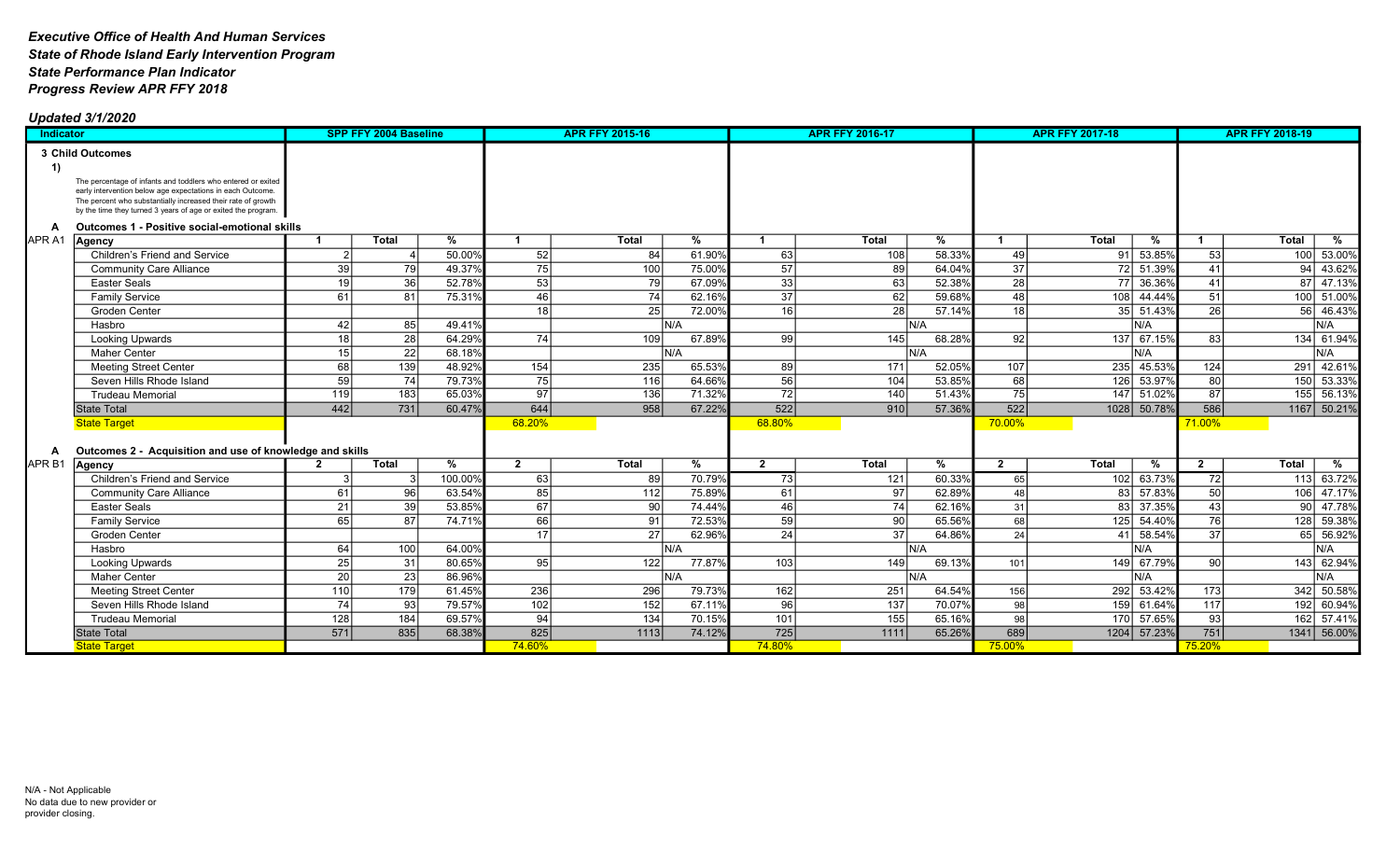| Indicator         |                                                                                                                                                                                                                              | <b>SPP FFY 2004 Baseline</b> |                 |         | <b>APR FFY 2015-16</b> |                  |        |                 | <b>APR FFY 2016-17</b> |                |                 | <b>APR FFY 2017-18</b> | <b>APR FFY 2018-19</b> |                 |                       |
|-------------------|------------------------------------------------------------------------------------------------------------------------------------------------------------------------------------------------------------------------------|------------------------------|-----------------|---------|------------------------|------------------|--------|-----------------|------------------------|----------------|-----------------|------------------------|------------------------|-----------------|-----------------------|
| A                 | Outcomes 3 - Taking action to meet needs                                                                                                                                                                                     |                              |                 |         |                        |                  |        |                 |                        |                |                 |                        |                        |                 |                       |
| APR <sub>C1</sub> | Agency                                                                                                                                                                                                                       | 3                            | <b>Total</b>    | %       | 3                      | <b>Total</b>     | %      | 3               | <b>Total</b>           | %              | 3               | <b>Total</b>           | $\%$                   | 3               | <b>Total</b><br>%     |
|                   | Children's Friend and Service                                                                                                                                                                                                |                              |                 | 100.00% | 60                     | 87               | 68.97% | 86              | 121                    | 71.07%         | 64              | 99                     | 64.65%                 | 75              | 67.57%<br>111         |
|                   | <b>Community Care Alliance</b>                                                                                                                                                                                               | 56                           | 91              | 61.54%  | 84                     | 109              | 77.06% | 70              | 99                     | 70.71%         | 51              | 80 l                   | 63.75%                 | 62              | 58.49%<br>106         |
|                   | <b>Easter Seals</b>                                                                                                                                                                                                          | 39                           | 65              | 60.00%  | 72                     | 93               | 77.42% | 52              | 79                     | 65.82%         | 45              | 89                     | 50.56%                 | $\overline{59}$ | 62.11%<br>95          |
|                   | <b>Family Service</b>                                                                                                                                                                                                        | 72                           | 98              | 73.47%  | 61                     | 84               | 72.62% | $\overline{55}$ | 90                     | 61.11%         | 76              | 122                    | 62.30%                 | 87              | 63.97%<br>136         |
|                   | Groden Center                                                                                                                                                                                                                |                              |                 |         | 20                     | 29               | 68.97% | $\overline{20}$ | 32 <sub>l</sub>        | 62.50%         | $\overline{21}$ | 42                     | 50.00%                 | 44              | 66.67%<br>66          |
|                   | Hasbro                                                                                                                                                                                                                       | 62                           | 98              | 63.27%  |                        | IN/A             |        |                 |                        | IN/A           |                 |                        | IN/A                   |                 | N/A                   |
|                   | Looking Upwards                                                                                                                                                                                                              | 23                           | 25              | 92.00%  | 103                    | 120              | 85.83% | 106             | 149                    | 71.14%         | 111             |                        | 152 73.03%             | 99              | 67.81%<br>146         |
|                   | <b>Maher Center</b>                                                                                                                                                                                                          | 24                           | 32              | 75.00%  |                        | N/A              |        |                 |                        | İN/A           |                 |                        | N/A                    |                 | N/A                   |
|                   | <b>Meeting Street Center</b>                                                                                                                                                                                                 | 108                          | 180             | 60.00%  | 241                    | 283              | 85.16% | 157             | 246                    | 63.82%         | 165             |                        | 279 59.14%             | 186             | 335<br>55.52%         |
|                   | Seven Hills Rhode Island                                                                                                                                                                                                     | 76                           | 91              | 83.52%  | 116                    | 150              | 77.33% | 100             | 132                    | 75.76%         | 101             |                        | 147 68.71%             | 113             | 64.57%<br>175         |
|                   | <b>Trudeau Memorial</b>                                                                                                                                                                                                      | 192                          | 265             | 72.45%  | 113                    | 151              | 74.83% | 105             | 153                    | 68.63%         | 115             |                        | 170 67.65%             | 120             | 70.59%<br>170         |
|                   | <b>State Total</b>                                                                                                                                                                                                           | 657                          | 950             | 69.16%  | 870                    | 1106             | 78.66% | 751             | 1101                   | 68.21%         | 749             |                        | 1180 63.47%            | 845             | 1340 63.06%           |
|                   | <b>State Target</b>                                                                                                                                                                                                          |                              |                 |         | 71.00%                 |                  |        | 71.50%          |                        |                | 72.00%          |                        |                        | 73.00%          |                       |
| -2)<br>в          | The percent of infants and toddlers who were functioning<br>within age expectations in each Outcome by the time they<br>turned 3 years of age or exited the program.<br><b>Outcomes 1 - Positive social-emotional skills</b> |                              |                 |         |                        |                  |        |                 |                        |                |                 |                        |                        |                 |                       |
| APR <sub>A2</sub> | Agency                                                                                                                                                                                                                       |                              | <b>Total</b>    | %       |                        | <b>Total</b>     | %      |                 | <b>Total</b>           | %              |                 | <b>Total</b>           | %                      |                 | <b>Total</b><br>%     |
|                   | Children's Friend and Service                                                                                                                                                                                                |                              |                 | 40.00%  | 51                     | 97               | 52.58% | $\overline{58}$ | $\overline{127}$       | 45.67%         | 46              | 105 <sup> </sup>       | 43.81%                 | 46              | 39.66%<br>116         |
|                   | <b>Community Care Alliance</b>                                                                                                                                                                                               | 53                           | 103             | 51.46%  | 50                     | $\boxed{112}$    | 44.64% | 48              | 102                    | 47.06%         | 45              | 90 l                   | 50.00%                 | 41              | 37.61%<br>109         |
|                   | <b>Easter Seals</b>                                                                                                                                                                                                          | 67                           | $\overline{90}$ | 74.44%  | 66                     | 102              | 64.71% | 56              | 91                     | 61.54%         | 41              | 97                     | 42.27%                 | 63              | 55.75%<br>113         |
|                   | <b>Family Service</b>                                                                                                                                                                                                        | 99                           | 139             | 71.22%  | 67                     | 105              | 63.81% | 54              | 97                     | 55.67%         | 57              | 136                    | 41.91%                 | 81              | 148 54.73%            |
|                   | Groden Center                                                                                                                                                                                                                | 81                           | 140             | 57.86%  | 17                     | 30<br>N/A        | 56.67% | $\overline{25}$ | 42                     | 59.52%<br>IN/A | $\overline{28}$ | 50 <sub>1</sub>        | 56.00%<br>N/A          | $\overline{35}$ | 48.61%<br>72 l<br>N/A |
|                   | Hasbro<br>Looking Upwards                                                                                                                                                                                                    | 20                           | 36              | 55.56%  | 59                     | 126              | 46.83% | 76              | 160                    | 47.50%         | 81              |                        | 156 51.92%             | 64              | 42.38%<br>151         |
|                   | <b>Maher Center</b>                                                                                                                                                                                                          | $\overline{21}$              | 34              | 61.76%  |                        | N/A              |        |                 |                        | IN/A           |                 |                        | N/A                    |                 | N/A                   |
|                   | <b>Meeting Street Center</b>                                                                                                                                                                                                 | 114                          | 217             | 52.53%  | 197                    | 329              | 59.88% | 187             | 302                    | 61.92%         | 179             |                        | 339 52.80%             | 161             | 370 43.51%            |
|                   | Seven Hills Rhode Island                                                                                                                                                                                                     | 84                           | 121             | 69.42%  | 112                    | $\overline{173}$ | 64.74% | 87              | 150                    | 58.00%         | 99              |                        | 170 58.24%             | 107             | 210 50.95%            |
|                   | <b>Trudeau Memorial</b>                                                                                                                                                                                                      | 261                          | 346             | 75.43%  | 88                     | 156              | 56.41% | $\overline{82}$ | 164                    | 50.00%         | 96              |                        | 178 53.93%             | 91              | 174 52.30%            |
|                   | <b>State Total</b>                                                                                                                                                                                                           | 802                          | 1231            | 65.15%  | 707                    | 1230             | 57.48% | 673             | 1235                   | 54.49%         | 672             |                        | 1321 50.87%            | 689             | 1463 47.10%           |
|                   | State Target (National 62%)                                                                                                                                                                                                  |                              |                 |         | 57.40%                 |                  |        | 57.60%          |                        |                | 57.80%          |                        |                        | 58.00%          |                       |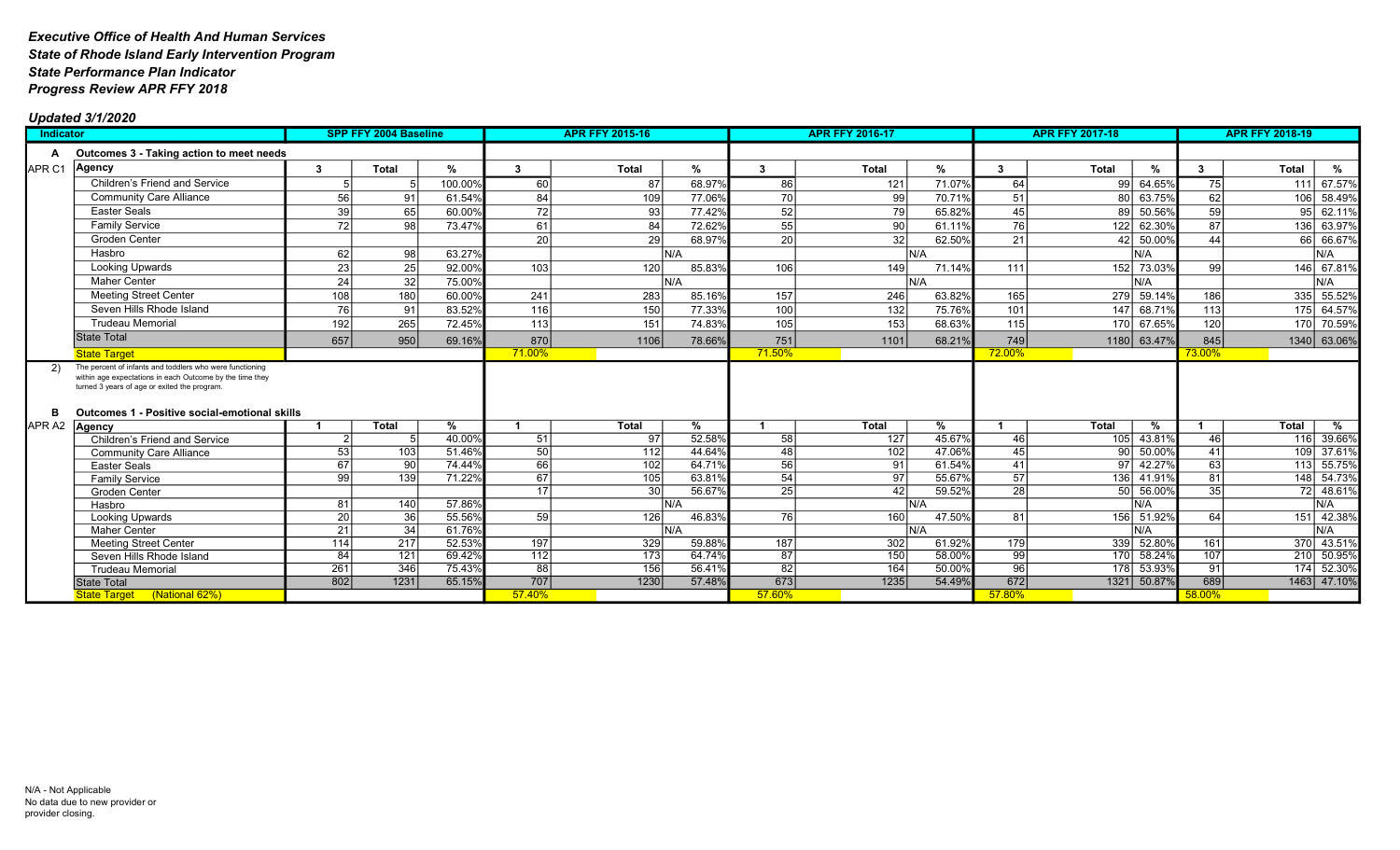| Indicator         |                                                          |                  | SPP FFY 2004 Baseline |               |                  | <b>APR FFY 2015-16</b> |               |                        | <b>APR FFY 2016-17</b> |               | <b>APR FFY 2017-18</b> | <b>APR FFY 2018-19</b> |                 |                  |              |                   |
|-------------------|----------------------------------------------------------|------------------|-----------------------|---------------|------------------|------------------------|---------------|------------------------|------------------------|---------------|------------------------|------------------------|-----------------|------------------|--------------|-------------------|
| в                 | Outcomes 2 - Acquisition and use of knowledge and skills |                  |                       |               |                  |                        |               |                        |                        |               |                        |                        |                 |                  |              |                   |
| APR <sub>B2</sub> | Agency                                                   |                  | <b>Total</b>          | %             | $\overline{2}$   | Total                  | %             | $\mathbf{2}$           | Total                  | %             |                        | <b>Total</b>           | %               |                  | Total        | %                 |
|                   | Children's Friend and Service                            |                  |                       | 100.00%       | 36               | 94                     | 38.30%        | 50                     | 128                    | 39.06%        | 34                     | 105                    | 32.38%          | 41               |              | 116 35.34%        |
|                   | <b>Community Care Alliance</b>                           | 43               | 104                   | 41.35%        | 47               | 112                    | 41.96         | $\overline{35}$        | 102                    | 34.31%        | $\overline{38}$        |                        | 42.22%          | $\overline{37}$  | 109          | 33.94%            |
|                   | <b>Easter Seals</b>                                      | 69               | 91                    | 75.82%        | 61               | 102                    | 59.80%        | 53                     | 91                     | 58.24%        | 34                     | 97 <sup>1</sup>        | 35.05%          | 61               | 113          | 53.98%            |
|                   | <b>Family Service</b>                                    | 98               | $\overline{143}$      | 68.53%        | 66               | 107                    | 61.68%        | $\overline{43}$        | 97 <sup>1</sup>        | 44.33%        | 43                     | 136                    | 31.62%          | 68               | 148          | 45.95%            |
|                   | Groden Center                                            |                  |                       |               | 13               | 29                     | 44.839        | $\overline{22}$        | 421                    | 52.38%        | $\overline{26}$        | 50 l                   | 52.00%          | $\overline{26}$  | 72           | 36.11%            |
|                   | Hasbro                                                   | 82               | 142                   | 57.75%        |                  |                        | N/A           |                        | IN/A                   |               |                        |                        | N/A             |                  |              | N/A               |
|                   | Looking Upwards                                          | 20               | 36                    | 55.56%        | 62               | 126                    | 49.21%        | $\overline{74}$<br>161 |                        | 45.96%        | 75                     | 156                    | 48.08%          | 58               | 151          | 38.41%            |
|                   | <b>Maher Center</b>                                      | 21               | 34                    | 61.76%        |                  |                        | N/A           |                        | IN/A                   |               |                        |                        | N/A             |                  |              | N/A               |
|                   | <b>Meeting Street Center</b>                             | 103              | 218                   | 47.25%        | $\overline{175}$ | 329                    | 53.19%        | 149                    | 304                    | 49.01%        | 138                    | 338                    | 40.83%          | $\overline{127}$ |              | 370 34.32%        |
|                   | Seven Hills Rhode Island                                 | 79               | 125                   | 63.20%        | 94               | 173                    | 54.34%        | 69                     | 153                    | 45.10%        | 70                     |                        | 170 41.18%      | 84               | 210          | 40.00%            |
|                   | <b>Trudeau Memorial</b>                                  | $\overline{262}$ | 350                   | 74.86%        | 84               | 147                    | 57.14%        | $\overline{80}$        | 166                    | 48.19%        | 77                     |                        | 43.26%<br>178 l | 76               | 174          | 43.68%            |
|                   | <b>State Total</b>                                       | 781              | 1247                  | 62.63%        | 638              | 1219                   | 52.34%        | 575                    | 1244                   | 46.22%        | 535                    |                        | 1320 40.53%     | 578              |              | 1463 39.51%       |
|                   | <b>State Target</b>                                      |                  |                       |               | 54.80%           |                        |               | 54.80%                 |                        |               | 55.00%                 |                        |                 | 55.00%           |              |                   |
|                   |                                                          |                  |                       |               |                  |                        |               |                        |                        |               |                        |                        |                 |                  |              |                   |
| в                 | Outcomes 3 - Taking action to meet needs                 |                  |                       |               |                  |                        |               |                        |                        |               |                        |                        |                 |                  |              |                   |
| APR C2 Agency     |                                                          | 3                | <b>Total</b>          | $\frac{9}{6}$ | $\mathbf{R}$     | <b>Total</b>           | $\frac{9}{6}$ | 3                      | <b>Total</b>           | $\frac{9}{6}$ |                        | <b>Total</b>           | $\frac{9}{6}$   |                  | <b>Total</b> | $\sqrt[6]{\cdot}$ |
|                   | Children's Friend and Service                            |                  |                       | 100.00%       | 48               | 95                     | 50.53%        | 58                     | 127                    | 45.67%        | 45                     | 105                    | 42.86%          | 49               | 116          | 42.24%            |
|                   | <b>Community Care Alliance</b>                           | 46               | 102                   | 45.10%        | 52               | 112                    | 46.43%        | 50                     | 102                    | 49.02%        | 43                     | 90 <sup>1</sup>        | 47.78%          | 42               | 109          | 38.53%            |
|                   | <b>Easter Seals</b>                                      | 52               | 89                    | 58.43%        | 67               | 102                    | 65.699        | 53                     | 91                     | 58.24%        | 43                     | 97                     | 44.33%          | 68               | 113          | 60.18%            |
|                   | <b>Family Service</b>                                    | 90               | 142                   | 63.38%        | 68               | 106                    | 64.15%        | 43                     | 97                     | 44.33%        | $\overline{58}$        | 136                    | 42.65%          | $\overline{75}$  | 148          | 50.68%            |
|                   | Groden Center                                            |                  |                       |               | 15               | 30 <sup>1</sup>        | 50.009        | $\overline{24}$        | 41                     | 58.54%        | $\overline{26}$        | 50 l                   | 52.00%          | 31               |              | 72 43.06%         |
|                   | Hasbro                                                   | 79               | 135                   | 58.52%        |                  |                        | N/A           |                        | N/A                    |               |                        |                        | N/A             |                  |              | N/A               |
|                   | Looking Upwards                                          | $\overline{25}$  | 36                    | 69.44%        | 70 l             | 126                    | 55.56%        | 78                     | 161                    | 48.45%        | 84                     |                        | 156 53.85%      | 72               | 151          | 47.68%            |
|                   | <b>Maher Center</b>                                      | 18               | 34                    | 52.94%        |                  |                        | N/A           |                        | IN/A                   |               |                        |                        | N/A             |                  |              | N/A               |
|                   | <b>Meeting Street Center</b>                             | 104              | $\overline{216}$      | 48.15%        | $\overline{217}$ | 329                    | 65.96%        | 170                    | 301                    | 56.48%        | 184                    |                        | 335 54.93%      | 165              |              | 370 44.59%        |
|                   | Seven Hills Rhode Island                                 | 75               | 116                   | 64.66%        | 110              | 173                    | 63.58%        | 91                     | 152                    | 59.87%        | 107                    |                        | 170 62.94%      | 119              | 210          | 56.67%            |
|                   | <b>Trudeau Memorial</b>                                  | 234              | 344                   | 68.02%        | 84               | 156                    | 53.85%        | $\overline{75}$        | 159                    | 47.17%        | 89                     | 177                    | 50.28%          | 85               | 174          | 48.85%            |
|                   | State Total                                              | 728              | 1219                  | 59.72%        | $\overline{731}$ | 1229                   | 59.48%        | 642                    | 1231                   | 52.15%        | 679                    |                        | 1316 51.60%     | 706              |              | 1463 48.26%       |
|                   | <b>State Target</b>                                      |                  |                       |               | 54.40%           |                        |               | 54.60%                 |                        |               | 54.80%                 |                        |                 | 55.00%           |              |                   |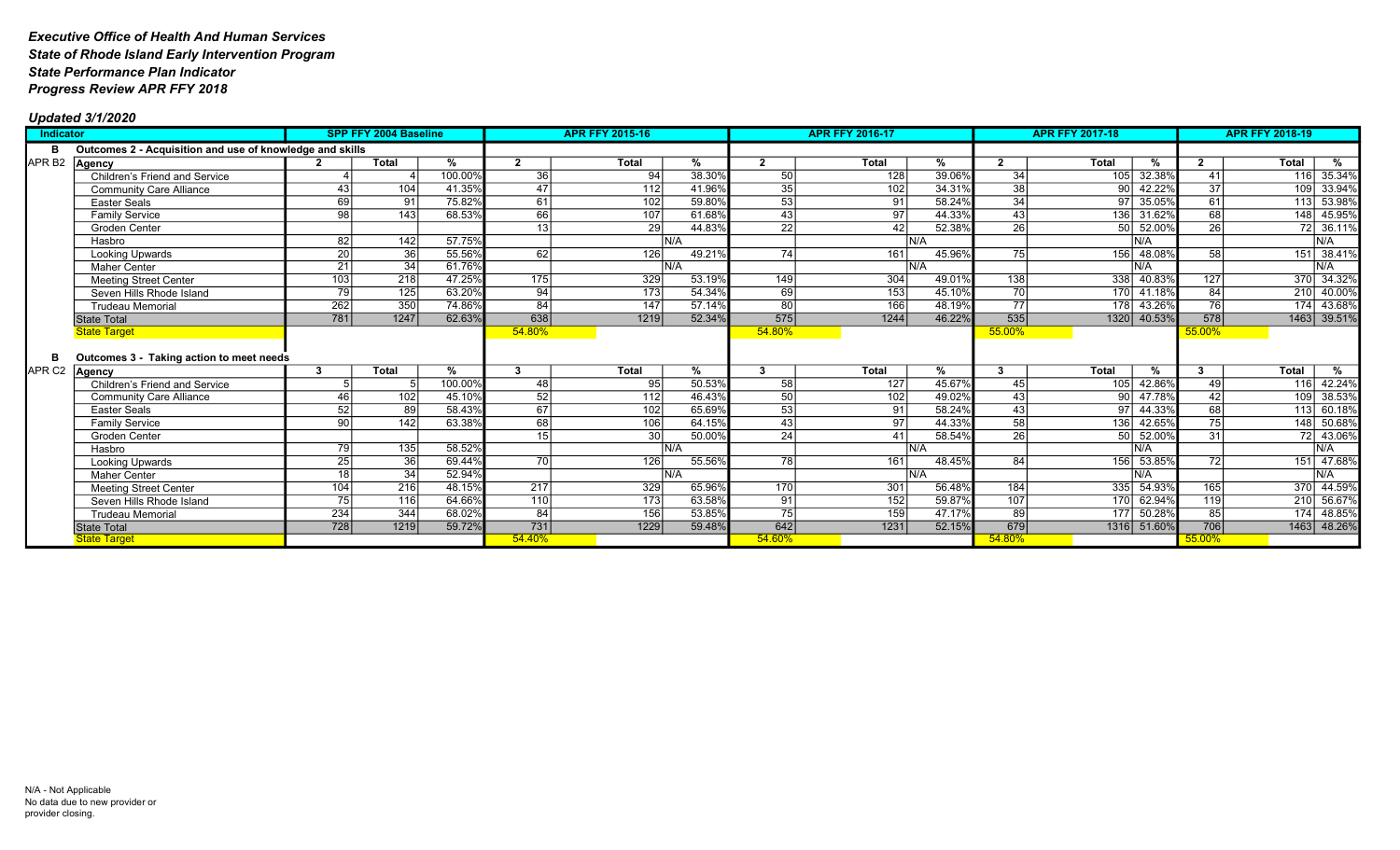### Updated 3/1/2020

| Indicator |                                |                 | SPP FFY 2004 Baseline |        |        | <b>APR FFY 2015-16</b> |        | <b>APR FFY 2016-17</b> |       |                 |                   | <b>APR FFY 2017-18</b> | <b>APR FFY 2018-19</b> |        |              |       |
|-----------|--------------------------------|-----------------|-----------------------|--------|--------|------------------------|--------|------------------------|-------|-----------------|-------------------|------------------------|------------------------|--------|--------------|-------|
|           | 4 Family Survey                |                 |                       |        |        |                        |        |                        |       |                 |                   |                        |                        |        |              |       |
| A         | <b>Know Rights</b>             |                 |                       |        |        |                        |        |                        |       |                 |                   |                        |                        |        |              |       |
|           | Agency                         | Know            | <b>Total</b>          | %      | Know   | Total                  | %      | Know                   | Total | %               | Know              | <b>Total</b>           | %                      | Know   | <b>Total</b> | %     |
|           | Children's Friend and Service  | 15              | 18                    | 83.339 | 34.4   | 41.0                   | 83.9%  | 48.6                   | 56.0  | 86.8%           | 55.0              | 59.6                   | 92.3%                  | 38.0   | 40.4         | 94.1% |
|           | <b>Community Care Alliance</b> | 61              | 68                    | 89.71% | 33.2   | 41.4                   | 80.2%  | 60.8                   | 62.8  | 96.8%           | 54.0              | 58.6                   | 92.2%                  | 67.2   | 71.4         | 94.1% |
|           | <b>Easter Seals</b>            | 6               | 9                     | 66.679 | 71.8   | 78.6                   | 91.3%  | 55.0                   | 60.8  | 90.5%           | 67.0              | 74.8                   | 89.6%                  | 74.2   | 78.4         | 94.6% |
|           | <b>Family Service</b>          | 41              | 48                    | 85.42% | 65.2   | 69.2                   | 94.2%  | 88.4                   | 94.2  | 93.8%           | $\overline{72.6}$ | 79.6                   | 91.2%                  | 77.4   | 92.0         | 84.1% |
|           | Groden Center                  |                 |                       |        | 26.2   | 28.0                   | 93.6%  | 34.6                   | 36.6  | 94.5%           | 59.2              | 62.4                   | 94.9%                  | 39.6   | 45.8         | 86.5% |
|           | Hasbro                         | 36              | 39                    | 92.319 |        |                        | N/A    |                        |       | N/A             |                   |                        | N/A                    |        |              | N/A   |
|           | <b>Looking Upwards</b>         | N/A             | N/A                   | N/A    | 48.4   | 56.0                   | 86.4%  | 66.6                   | 76.6  | 86.9%           | 76.8              | 88.0                   | 87.3%                  | 78.0   | 81.6         | 95.6% |
|           | Maher Center                   | 26              | 30                    | 86.679 |        |                        | N/A    |                        |       | N/A             |                   |                        | N/A                    |        |              | N/A   |
|           | <b>Meeting Street Center</b>   | 66              | 85                    | 77.65% | 110.4  | 126.0                  | 87.6%  | 214.2                  | 230.6 | 92.9%           | 234.0             | 256.2                  | 91.3%                  | 184.4  | 198.4        | 92.9% |
|           | Seven Hills Rhode Island       | N/A             | N/A                   | N/A    | 41.4   | 44.2                   | 93.7%  | 63.8                   | 69.8  | 91.4%           | 55.4              | 60.0                   | 92.3%                  | 117.2  | 127.4        | 92.0% |
|           | <b>Trudeau Memorial</b>        | 103             | 130                   | 79.23% | 75.2   | 81.8                   | 91.9%  | 82.4                   | 91.8  | 89.8%           | 167.0             | 180.8                  | 92.4%                  | 112.4  | 124.4        | 90.4% |
|           | <b>State Total</b>             | 354             | 427                   | 82.90% | 506.2  | 566.2                  | 89.40% | 714.4                  | 779.2 | 91.68%          | 841.0             |                        | 920 91.41%             | 788.4  | 859.8 91.70% |       |
|           | <b>State Target</b>            |                 |                       |        | 90.40% |                        |        | 90.60%                 |       |                 | 90.80%            |                        |                        | 91.00% |              |       |
|           |                                |                 |                       |        |        |                        |        |                        |       |                 |                   |                        |                        |        |              |       |
| в         | <b>Effectively communicate</b> |                 |                       |        |        |                        |        |                        |       |                 |                   |                        |                        |        |              |       |
|           | Agency                         | Commun          | <b>Total</b>          | $\%$   | Commun | Total                  | %      | Commun                 | Total | $\overline{\%}$ | Commun            | <b>Total</b>           | %                      | Commun | Total        | %     |
|           | Children's Friend and Service  | 14              | 18                    | 77.78% | 37.5   | 41.0                   | 91.5%  | 50.5                   | 55.8  | 90.4%           | 58.5              | 59.5                   | 98.3%                  | 40.3   | 40.8         | 98.8% |
|           | <b>Community Care Alliance</b> | 62              | $\overline{68}$       | 91.189 | 36.5   | 41.7                   | 87.6%  | 60.5                   | 62.3  | 97.19           | 56.3              | 58.7                   | 96.0%                  | 70.2   | 71.8         | 97.7% |
|           | Easter Seals                   | 6               | $\overline{9}$        | 66.67  | 75.3   | 79.0                   | 95.4%  | 57.8                   | 60.7  | 95.3%           | 70.0              | 74.3                   | 94.2%                  | 75.7   | 78.3         | 96.6% |
|           | <b>Family Service</b>          | 43              | 48                    | 89.58% | 66.7   | 69.0                   | 96.6%  | 92.0                   | 95.0  | 96.8%           | 74.8              | 80.0                   | 93.5%                  | 82.5   | 91.8         | 89.8% |
|           | Groden Center                  |                 |                       |        | 25.7   | 28.0                   | 91.7%  | 35.0                   | 36.8  | 95.0%           | 61.2              | 62.5                   | 97.9%                  | 42.8   | 45.8         | 93.5% |
|           | Hasbro                         | 37              | 39                    | 94.87  |        |                        | N/A    |                        |       | N/A             |                   |                        | N/A                    |        |              | N/A   |
|           | <b>Looking Upwards</b>         | N/A             | N/A                   | N/A    | 50.0   | 56.0                   | 89.3%  | 71.0                   | 77.0  | 92.2%           | 82.5              | 87.7                   | 94.19                  | 80.7   | 81.8         | 98.6% |
|           | <b>Maher Center</b>            | $\overline{28}$ | 30                    | 93.339 |        |                        | N/A    |                        |       | N/A             |                   |                        | N/A                    |        |              | N/A   |
|           | <b>Meeting Street Center</b>   | 74              | 85                    | 87.069 | 115.0  | 126.0                  | 91.3%  | 219.7                  | 230.7 | 95.2%           | 244.0             | 257.8                  | 94.6%                  | 193.8  | 199.5        | 97.2% |
|           | Seven Hills Rhode Island       | N/A             | N/A                   | N/A    | 42.3   | 44.8                   | 94.4%  | 64.5                   | 69.7  | 92.6%           | 56.5              | 60.0                   | 94.2%                  | 123.0  | 127.8        | 96.2% |
|           | <b>Trudeau Memorial</b>        | 114             | 130                   | 87.69% | 76.3   | 80.8                   | 94.4%  | 87.2                   | 91.5  | 95.3%           | 169.3             | 180.8                  | 93.6%                  | 118.3  | 124.5        | 95.0% |
|           | <b>State Total</b>             | 378             | 427                   | 88.52% | 525.3  | 566.3                  | 92.76% | 738.2                  | 779.5 | 94.70%          | 873.2             |                        | 921.3 94.78%           | 827.3  | 862.3 95.94% |       |
|           | <b>State Target</b>            |                 |                       |        | 94.20% |                        |        | 94.60%                 |       |                 | 94.80%            |                        |                        | 95.00% |              |       |
|           |                                |                 |                       |        |        |                        |        |                        |       |                 |                   |                        |                        |        |              |       |
| C         | Help your child                |                 |                       |        |        |                        |        |                        |       |                 |                   |                        |                        |        |              |       |
|           | Agency                         | Help            | Total                 | %      | Help   | Total                  | %      | <b>Help</b>            | Total | %               | Help              | <b>Total</b>           | %                      | Help   | Total        | %     |
|           | Children's Friend and Service  | 14              | 18                    | 77.78% | 38.0   | 41.0                   | 92.7%  | 50.5                   | 55.8  | 90.4%           | 58.2              | 59.8                   | 97.2%                  | 40.7   | 41.0         | 99.2% |
|           | <b>Community Care Alliance</b> | 62              | 68                    | 91.189 | 37.5   | 42.0                   | 89.3%  | 59.0                   | 61.7  | 95.7%           | 53.5              | 58.8                   | 90.9%                  | 69.8   | 71.7         | 97.4% |
|           | <b>Easter Seals</b>            | $\overline{7}$  | 9                     | 77.78  | 71.8   | 78.3                   | 91.7%  | 54.5                   | 60.8  | 89.6%           | 65.5              | $73.3$                 | 89.3%                  | 73.0   | 78.5         | 93.0% |
|           | <b>Family Service</b>          | 42              | 48                    | 87.50  | 65.7   | 68.7                   | 95.6%  | 89.0                   | 94.2  | 94.5%           | 73.3              | 79.7                   | 92.1%                  | 81.8   | 92.0         | 88.9% |
|           | <b>Groden Center</b>           |                 |                       |        | 23.3   | 28.0                   | 83.3%  | 33.2                   | 35.8  | 92.6%           | 60.0              | 63.0                   | 95.2%                  | 40.8   | 46.0         | 88.8% |
|           | Hasbro                         | $\overline{36}$ | $\overline{39}$       | 92.319 |        |                        | N/A    |                        |       | N/A             |                   |                        | N/A                    |        |              | N/A   |
|           | <b>Looking Upwards</b>         | N/A             | N/A                   | N/A    | 50.8   | 55.8                   | 91.0%  | 69.2                   | 76.3  | 90.6%           | 79.7              | 87.0                   | 91.69                  | 80.2   | 81.7         | 98.2% |
|           | <b>Maher Center</b>            | 29              | 30                    | 96.679 |        |                        | N/A    |                        |       | N/A             |                   |                        | N/A                    |        |              | N/A   |
|           | <b>Meeting Street Center</b>   | 75              | 85                    | 88.24  | 112.2  | 124.8                  | 89.9%  | 214.8                  | 229.2 | 93.7%           | 236.0             | 256.2                  | 92.1%                  | 190.5  | 199.2        | 95.6% |
|           | Seven Hills Rhode Island       | N/A             | N/A                   | N/A    | 40.7   | 44.5                   | 91.4%  | 64.7                   | 69.2  | 93.5%           | 55.7              | 59.8                   | 93.0%                  | 116.3  | 127.8        | 91.0% |
|           | <b>Trudeau Memorial</b>        | 116             | $\overline{130}$      | 89.23% | 70.5   | $\overline{77.7}$      | 90.8%  | 84.5                   | 91.3  | 92.5%           | 166.3             | 180.3                  | 92.2%                  | 114.5  | 124.5        | 92.0% |
|           | <b>State Total</b>             | 381             | 427                   | 89.23% | 510.5  | 560.8                  | 91.03% | 719.3                  | 774.3 | 92.90%          | 848.2             |                        | 918.0 92.39%           | 807.7  | 862.3 93.66% |       |
|           | <b>State Target</b>            |                 |                       |        | 94.50% |                        |        | 94.50%                 |       |                 | 94.50%            |                        |                        | 94.50% |              |       |

N/A - Not Applicable No data due to new provider or provider closing.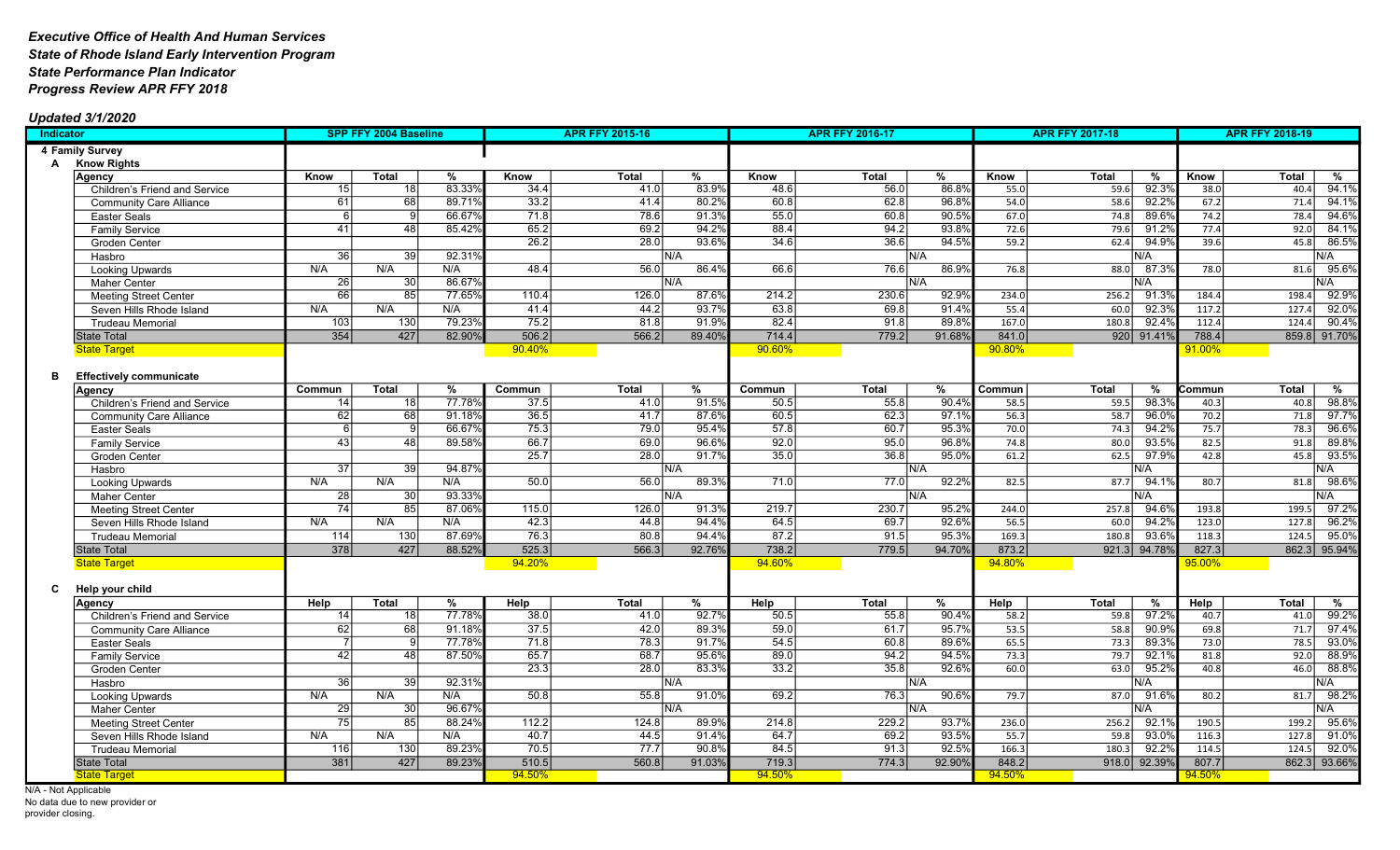| Indicator                               | SPP FFY 2004 Baseline |              |        | <b>APR FFY 2015-16</b>                                 |    |                 |         | <b>APR FFY 2016-17</b>                                 |    |                 |         |                  | <b>APR FFY 2017-18</b> | <b>APR FFY 2018-19</b>                         |                 |               |                                  |
|-----------------------------------------|-----------------------|--------------|--------|--------------------------------------------------------|----|-----------------|---------|--------------------------------------------------------|----|-----------------|---------|------------------|------------------------|------------------------------------------------|-----------------|---------------|----------------------------------|
| 5 Birth to 1 with IFSP                  | 1.75%                 |              |        |                                                        |    | 2.75%           |         | 3.00%                                                  |    | 2.60%           |         | 4th in nation    |                        | 3.14%                                          |                 |               |                                  |
| <b>State Target</b>                     |                       |              |        | 2.50%                                                  |    |                 |         | 2.50%                                                  |    |                 |         | 2.50%            |                        |                                                | 2.50%           |               |                                  |
| 6 Birth to 3 with IFSP                  |                       | 3.56%        |        |                                                        |    | 6.11%           |         |                                                        |    | 6.07%           |         |                  |                        | 6.14%                                          |                 |               | 6.54%                            |
| <b>State Target</b>                     |                       |              |        | 6.00%                                                  |    |                 |         | $6.00\%$                                               |    |                 |         | 6.00%            |                        |                                                | 6.00%           | 4th in nation |                                  |
| 7 45 Day Timeline                       |                       |              |        |                                                        |    |                 |         |                                                        |    |                 |         |                  |                        |                                                |                 |               | Based on Focused Monitoring Data |
| Agency                                  | Compliant             | <b>Total</b> | %      | Based on Focused Monitoring Data<br>Compliant   Reason |    | Total           | %       | Based on Focused Monitoring Data<br>Compliant   Reason |    | Total           | %       | Compliant Reason |                        | Based on Focused Monitoring Data<br>%<br>Total | Complian Reason |               | Total<br>%                       |
| <b>Children's Friend and Service</b>    | 32                    | 138          | 23.19% |                                                        |    | 23              | 91.30%  | 19                                                     |    | 23              | 100.00% | 17               |                        | 20 100.00%                                     |                 |               | 20 90.00%                        |
| <b>Community Care Alliance</b>          |                       | 152          | 9.87%  | 14                                                     |    | $\overline{20}$ | 90.00%  | $\overline{10}$                                        |    | 20              | 90.00%  | $\overline{18}$  |                        | 22 100.00%                                     | 15              |               | 20 100.00%                       |
| Easter Seals                            | N/A                   | N/A          | N/A    | 19                                                     |    | 20              | 100.00% | $\overline{20}$                                        |    | $\overline{20}$ | 100.00% | $\overline{19}$  |                        | 20 100.00%                                     | $\overline{20}$ |               | 20 100.00%                       |
| <b>Family Service</b>                   | 77                    | 182          | 42.31% | 15                                                     |    | 21              | 100.00% | 19                                                     |    | 28              | 75.00%  | 24               |                        | 27 88.89%                                      | 22              |               | 30 93.33%                        |
| Groden Center                           |                       |              |        | 17                                                     |    | 20 <sup>1</sup> | 100.00% | 17                                                     |    | 20 <sub>l</sub> | 100.00% | 18               |                        | 20 100.00%                                     | $\overline{20}$ |               | 20 100.00%                       |
| Hasbro                                  | 40                    | 138          | 28.99% |                                                        |    |                 | N/A     |                                                        |    | IN/A            |         |                  |                        | IN/A                                           |                 |               | $\overline{\mathsf{IN/A}}$       |
| Looking Upwards                         | N/A                   | N/A          | N/A    | -24                                                    |    | 27              | 100.00% | 23                                                     |    | 24              | 100.00% | 21               |                        | 25 100.00%                                     | 21              |               | 24 95.83%                        |
| <b>Maher Center</b>                     | 77                    | 102          | 75.49% |                                                        |    |                 | N/A     |                                                        |    | IN/A            |         |                  |                        | IN/A                                           |                 |               | IN/A                             |
| <b>Meeting Street Center</b>            | 261                   | 423          | 61.70% | 56                                                     |    | 60              | 100.00% | 57                                                     |    | 59              | 100.00% | 62               |                        | 63 100.00%                                     | 64              |               | 68 100.00%                       |
| Seven Hills Rhode Island                | N/A                   | N/A          | N/A    | $\overline{23}$                                        |    | 29              | 96.55%  | $\overline{15}$                                        |    | 25 <sub>l</sub> | 96.00%  | $\overline{22}$  |                        | 96.00%<br>25                                   | $\overline{23}$ |               | 30 96.67%                        |
| <b>Trudeau Memorial</b>                 | 97                    | 450          | 21.56% | $\overline{28}$                                        |    | 30              | 100.00% | $\overline{28}$                                        |    | $\overline{28}$ | 100.00% | $\overline{26}$  |                        | 28 100.00%                                     | 24              |               | 28 92.86%                        |
| State Total<br><b>State Target 100%</b> | 599                   | 1585         | 37.79% | 213                                                    | 32 | 250             | 98.00%  | 208                                                    | 29 | 247             | 95.95%  | 227              | 19                     | 250 98.40%                                     | 222             | 30            | 260 96.92%                       |